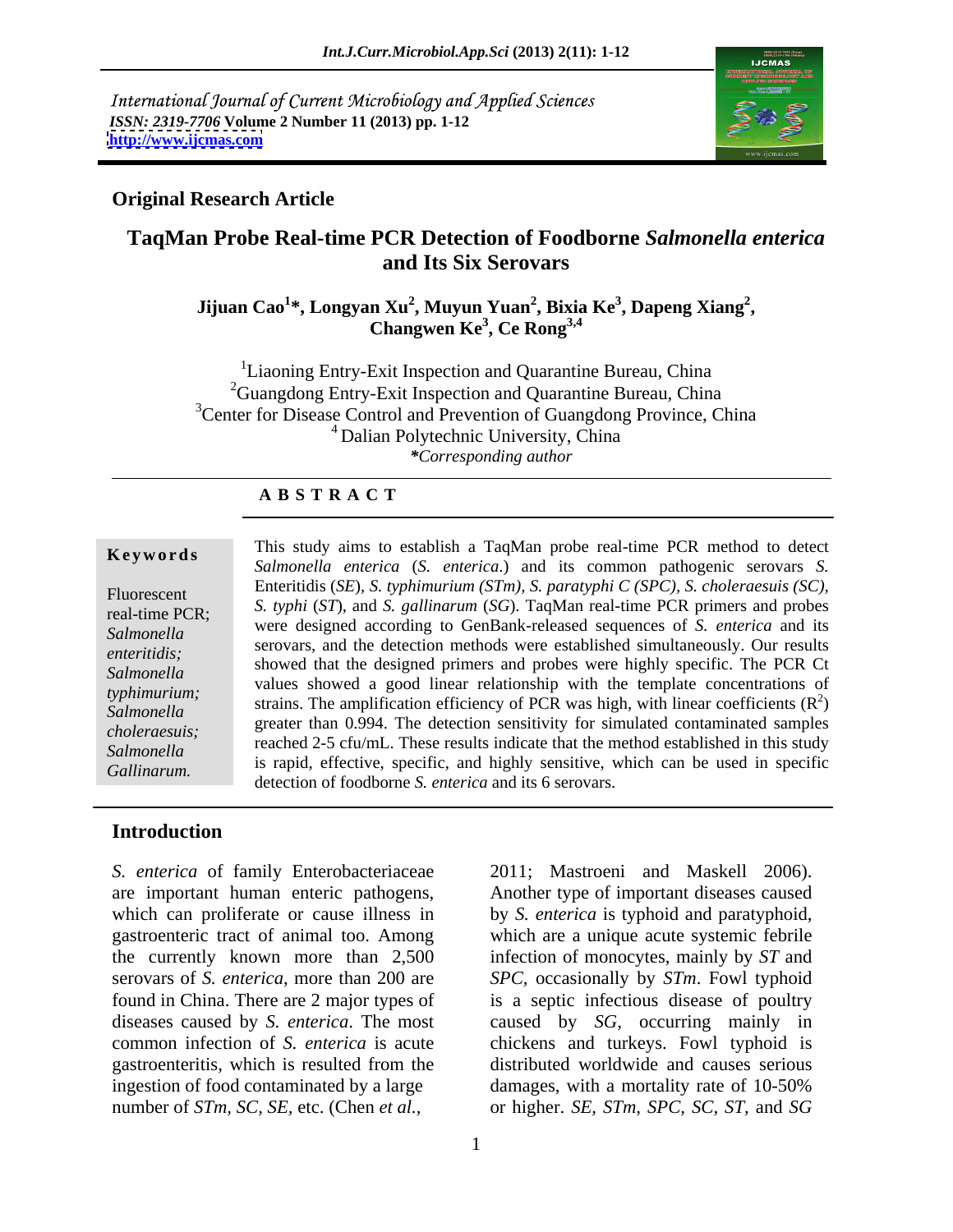disease from spreading. Therefore, to *enterica* and common pathogenic serovars, is of great significance for the detection, prevention, and control of foodborne *S. enterica*. This study has designed specific PCR primers and TaqMan probes The PCR primers and Taqman probes for according to the GenBank-released gene specific amplification of *S. enterica* and sequences of *S. enterica* and serovars, and serovars *SE, STm, SPC, SC, ST,* and *SG* specifically amplified *S. enterica* and were designed using Oligo 6.0 software serovars *SE, STm, SPC, SC, ST,* and *SG.* based on the gene sequences released by The specificity, sensitivity, and GenBank, and were synthesized by amplification efficiency of the introduced fluorescent PCR amplification system, as (Dalian, China). The primer and probe well as its compliance with the traditional methods have also been evaluated.

## **Materials and Methods**

The real-time PCR instrument ABI 7900 negative control strains were cultured

are the most common disease-causing was from Applied Biosciences (Foster *S.enterica* serovars. The detection of City, CA, USA); the nucleic acid foodborne *S. enterica* and serovars mainly extraction instrument (12GC) and reagent relies on the traditional culture methods, MagDEA DNA 200 (GC) were purchased which require selective enrichment culture from Precision System Science Inc. of bacteria, biochemical identification, and (Livermore, CA, USA); the PCR buffer, serotyping, usually taking 5-6 days to dNTP, ROX dye, and Taq DNA obtain the test results, which is not polymerase were purchased from TaKaRa conducive to a timely diagnosis, search for Biotechnology (Dalian) Co., Ltd. (Dalian, pathogen sources, and control of the China); and the buffered peptone water establish a rapid detection method for *S.*  purchased from Beijing Land Bridge (BP) and tetrathionate broth (TTB) were Technology Co., Ltd. (Beijing, China).

## **Design of primers and probes**

TaKaRa Biotechnology (Dalian) Co., Ltd. sequences are shown in Table 2.

## **DNA extraction and specificity of the test**

**Test strains** All *Salmonella* isolates were cultured in A total of 166 isolates from 34 different Salmonella serovars, including 164 cultivated at 44.5 °C for 18 h. Bacterial isolates of *S. enterica* (15 *SE,* 11 *STm,* 22 suspension (1 mL) was transferred into *SPC,* 25 *SC,* 31 *ST,* and 34 *SG*) and 2 non- centrifuge tubes and centrifuged at 12,000 enteric *Salmonella* stains *S. bongori* r/min for 5 min, and the supernatant was (ATCC43975) and *S. arizonae* (CMCC removed. The pellet was washed with 1 50214), as well as other 21 non- mL deionized water, and the supernatant *Salmonella* bacteria such as *Proteus* was discarded after centrifugation at (Table 1). The above strains were all 12000 r/min for 3 min. The wash was confirmed by API 20E test strips and repeated for 2 more tines. The pellet was serological tests. The serological tests of the serological tests. **The main instruments and reagents** extraction instrument for DNA extraction. BP at 37  $\degree$ C for 10 h, and 10 mL of culture were then inoculated into TTB and water and placed into nucleic acid extraction instrument for DNA extraction. *Proteus* and other non-*Salmonella*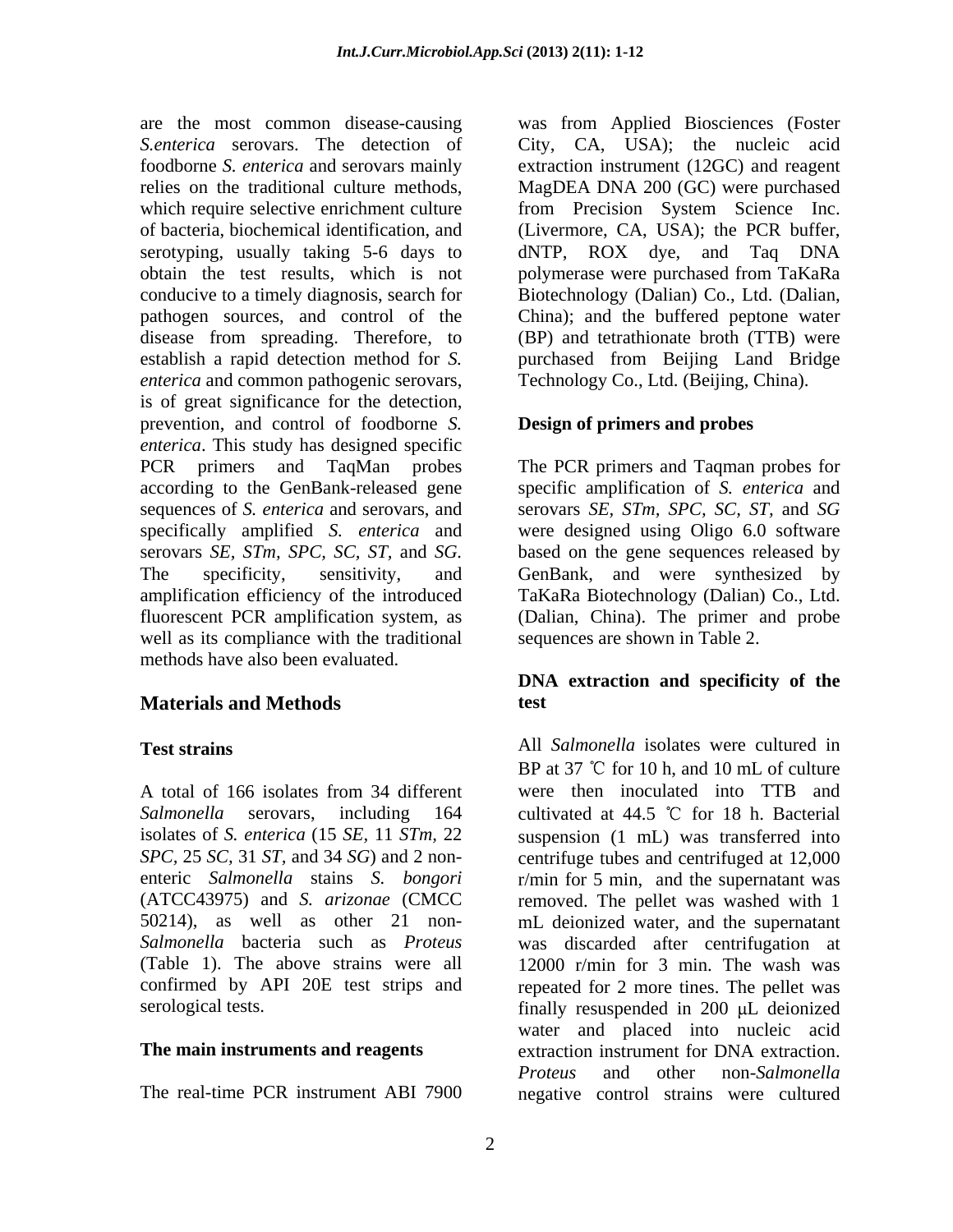## **Real-time PCR reaction system and**

The real-time PCR reaction was at a total culture and used for fluorescent real-time volume of  $30 \mu L$ , containing template DNA 1  $\mu$ L, 10× TaqMan buffer 4  $\mu$ L, 5 mM MgCl<sub>2</sub> 2 µL, 2.5 mML dNTPs 3 µL, samples were also used in real-time PCR TaqMan probes 20  $\mu$ M 1  $\mu$ L, 20  $\mu$ M detection to test the assay sensitivity. All forward and reverse primers  $1 \mu L$  each, UNG enzyme  $(0.55 \text{ U})$  0.2  $\mu$ L, Taq polymerase (2.5 U/µL) 3 µL, deionized Mational Food Safety Standard for Food water 13.8 µL. The condition for real-time Microbiological Examination: Salmonella PCR reaction was as follows: 95 °C 30 s;  $(GB4789.4-2010)$  in parallel with the real-95 °C 5 s, 60 °C 34 s, 40 cycles.

The logarithmic phase of real-time PCR amplification curve was evident, and the **Result and Discussion** positive criterion was set as Ct<37; especially, amplification displaying **The results of specificity test for**  obvious logarithmic phase at Ct<35 was directly determined as positive. Amplifications became evident at Ct The DNAs extracted from 164 isolates of values between 35 to 37 were considered suspicious, and were repeated with other non-*Salmonella* bacteria, as well as increased amount of template; if an *S. bongori* and *S. arizonae* (Table 1) were evident logarithmic amplification phase detected by real-time PCR with Spp F/Spp appeared, the amplification was R primers and Spp P probe (Table 2). As determined as positive, otherwise it was shown in Figure 1, the results of

*Salmonella*-free chicken and fish samples *arizonae,* and 21 non-*Salmonella* stains determined by culture identification according to the National Food Safety that the Spp F/Spp R primers and Spp P Standard for Food Microbiological probe designed in this study have good Examination: *Salmonella* (GB4789.4- 2010) were used in the test. Chicken and **Specificity test for SE, STm, ST, and SG** fish samples (25 g each) were added with

overnight with corresponding media. suspensions of the *SE, STm, SPC, SC, ST,* Bacteria were washed, and DNAs were and *SG,* respectively; sample without the extracted as described above. DNAs from all strains were used in the specificity test control. There were a total of 48 simulated of *S. enterica* and 6 serovars *SE, STm,* samples. Each sample was then added with *SPC, SC, ST,* and *SG*. 225 mL BP, flapped with beater for 2 min, **condition** 90 mL TTB and cultured at 44.5 °C for 18 addition of bacteria served as negative and cultured at  $37$  °C for 10 h. Bacterial culture (10 mL) was then inoculated into h. DNAs were extracted from the TTB PCR amplification. Meanwhile, different dilutions of the simulated contaminated samples were also used in real-time PCR detection to test the assay sensitivity. All simulated samples were also identified by culture method in accordance with the time PCR detection.

## **Result and Discussion**

# *S.enterica*

considered negative. specificity test for *S. enterica* indicated **Simulated sample and sensitivity test** displayed positive amplification curve, The DNAs extracted from 164 isolates of *S. enterica* and 21 isolates of *Proteus* and that DNAs from all 164 *S. enterica* whereas DNA samples from *S. bongori, S.* exhibited negative results, demonstrating detection specificity.

4 different dilutions of bacterial DNAs from 15 *SE*, 11 *STm*, 31 *ST*, 34 *SG*,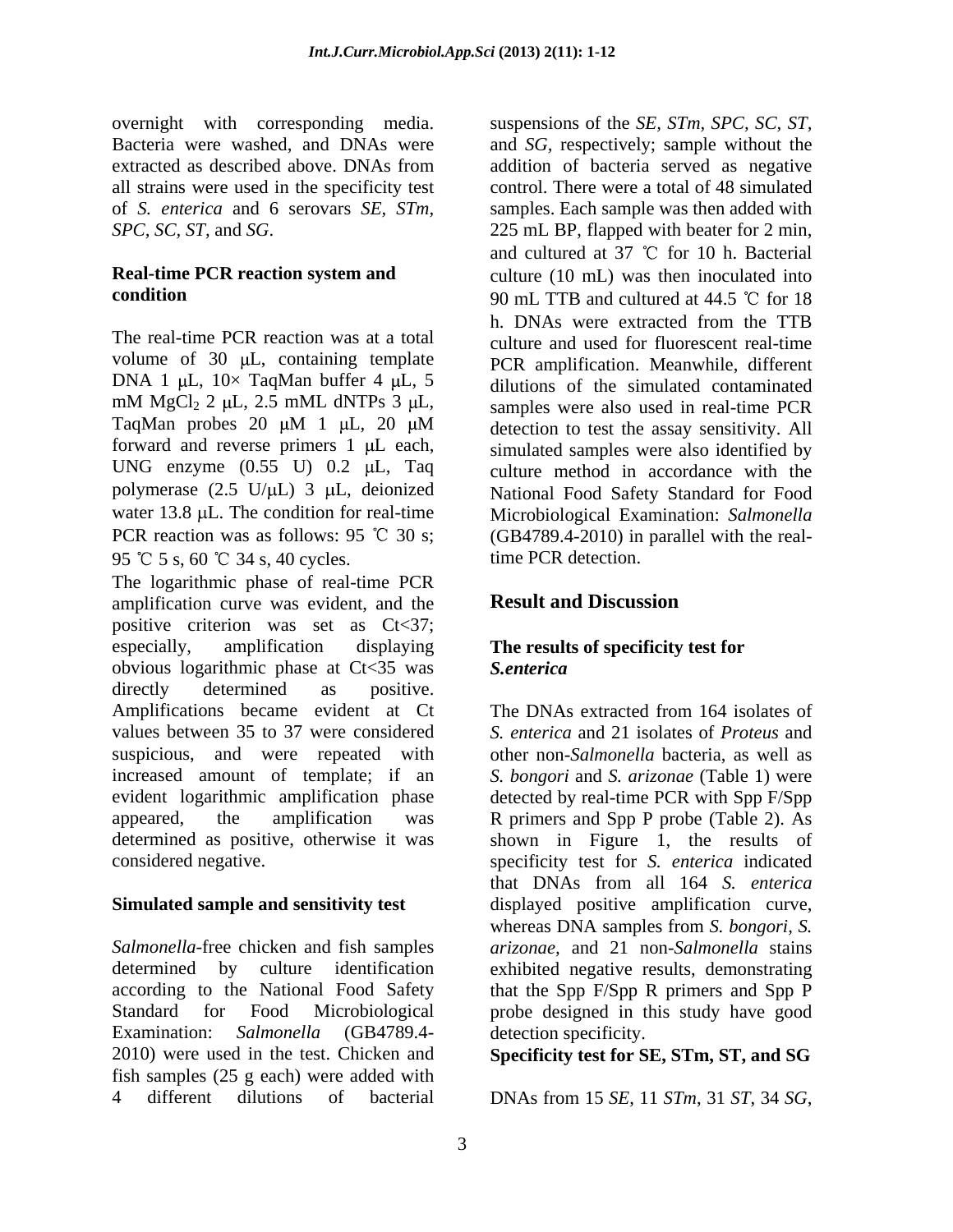other *S. enterica* serovars, and 21 *Proteus*  curve with *SC* primers and probe, whereas and other non-*Salmonella* strains*,* as well DNAs from other *S. enterica* serovars, 21 as *S. bongori* (ATCC43975) and *S.*  arizonae (CMCC 50214), as listed in Table 1, were amplified by real-time PCR displayed negative results. These results with primers and probes specific for *SE,*  indicated that *SC* primers and probe in this *STm, ST,* and *SG,* respectively (Table 2). study can specifically detect both *SPC* and The results showed that all *SE, STm, ST,* and *SG* DNA samples showed corresponding positive amplification **Detection of the simulated samples and** curves, whereas DNA samples from other *S. enterica* serovars, 21 *Proteus* and other (CMCC 50214) all displayed negative results, demonstrating that the designed

serovars *SE* (ATCC 13076), *STm* (ATCC Table 3, the Ct values of respective *SE,*  relationship with corresponding template amplification efficiency was higher than 88.2%.

*SPC*, 25 *SC*, other *S. enterica* serovars, 50214), which listed in Table 1, were group D Salmonella serovars; the *SC* serovars showed positive amplification

*Proteus* and other non-*Salmonella* stains, as well as *S. bongori* and *S. arizonae SC*.

## **the sensitivity test**

non-*Salmonella* strains, as well as *S.*  After detection with fluorescent real-time *bongori* (ATCC43975) and *S. arizonae* PCR, A total of 48 simulated samples respective detection primers and probes amplification results for the corresponding for the 4 serovars *SE, STm, ST,* and *SG SE, STm, SPC, SC, ST,* and *SG* (Table 4 were highly specific. 6). In consistence, serovars *SE, STm, SPC,* Serially-diluted DNA samples from respective bacteria added were 14028), *ST* (CMCC 50071), and *SG* the simulated samples, according to the (IQCC 10527) were used as templates in National Food Safety Standard for Food real-time PCR amplification. As shown in Microbiological Examination: *Salmonella STm, ST,* and *SG* displayed a good linear Table 4-6 that the sensitivity of real-time concentration (all  $R^2 < 0.994$ ), and the with *SE*, *STm*, *SPC*, *SC*, *ST*, and *SG*, added with different concentrations of respective bacteria, exhibited expected *SC, ST,* and *SG* matching with the respective bacteria added were successfully isolated and identified from (GB4789.4-2010). It can be observed in PCR detection of simulated samples added respectively, reached 2-5 cfu/mL.

**Specificity test for SPC and SC** *S. enterica* requires initial pathogen As shown in Figure 2, DNAs from 22 identification, and serotyping; however, and 21 *Proteus* and other non-*Salmonella* serovars interferes with the accuracy of strains*,* as well as *S. bongori* serological diagnosis. For example, the (ATCC43975) and *S. arizonae* (CMCC pilus protein of *SE* is also expressed by the amplified by real-time PCR with primers agglutination test using pilus protein often and probes specific for *SPC and SC* cross-reacts with *SG* as well as *S.* respectively (Table 2). As shown in Figure Pullorum (Cooper *et al.,* 1989; Hosle and 3, DNAs extracted from all 22 *SPC* and 25 The traditional method of identification of isolation, subsequent biochemical the cross-reactivity between different group D *Salmonella* serovars; the Grant 1990; Zamora *et a1*., 1999).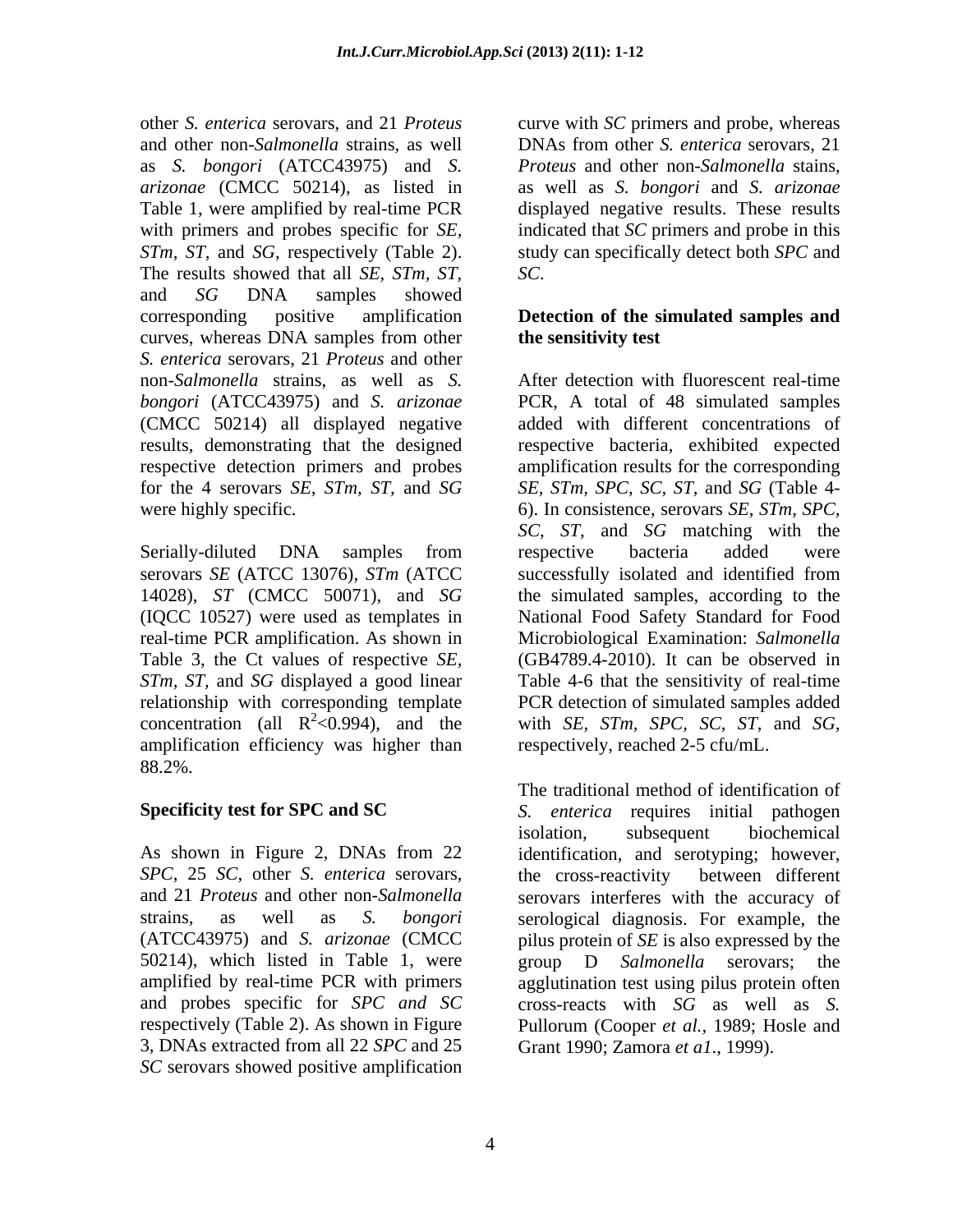| <b>Strain name</b>  | No.         | <b>Source</b>     | <b>Strain name</b>        | No.            | <b>Source</b>         |
|---------------------|-------------|-------------------|---------------------------|----------------|-----------------------|
| Salmonella          | <b>ATCC</b> | <b>ATCC</b>       | Salmonella                | Sa 8           | Gecko                 |
| Enteritidis         | 13076       |                   | Hvittingfoss              |                |                       |
| Salmonella          | $SE1-$      | Human isolate 13  | Salmonella                | Sa 10          | Meat and              |
| Enteritidis         | SE13        |                   | Munster                   |                | bone meal             |
| Salmonella          | SE14        | Frozen chicken    | Salmonella                | Sa 12          | Chilled fresh         |
| Enteritidis         |             |                   | Tennessee                 |                | chicken               |
| Salmonella          | <b>ATCC</b> | <b>ATCC</b>       | Salmonella Aarhus   Sa 14 |                | Red fishmeal          |
| Typhimurium         | 14028       |                   |                           |                |                       |
| Salmonella          | $STm1-$     | Isolate 10        | Salmonella                | Sa 16          | Nucleic acid          |
| Typhimurium         | STm10       |                   | Liverpool                 |                | yeast                 |
| Salmonella          | IQCC        | <b>IQCC</b>       | Salmonella                | Sa 18          | Gecko                 |
| Choleraesuis        | 10502       |                   | Lexington                 |                |                       |
| Salmonella          | $SC1-$      | Isolate 24        | Salmonella                | $\sqrt{5a}$ 20 | Pig nose              |
| Choleraesuis        | SC24        |                   | Ruzizi II                 |                |                       |
| Salmonella          | <b>CMCC</b> | <b>CMCC</b>       | Staphylococcus            | <b>ATCC</b>    | $\operatorname{ATCC}$ |
| Gallinarum          | 50770       |                   | aureu                     | 6538           |                       |
| Salmonella          | $SG1-$      | Isolate 33        | Escherichia coli          | <b>ATCC</b>    | <b>ATCC</b>           |
| Gallinarum          | SG33        |                   |                           | 25922          |                       |
| Salmonella          | <b>CMCC</b> | <b>CMCC</b>       | Shigella sonnei           | <b>CMCC</b>    | <b>CMCC</b>           |
| Paratyphi A         | 50002       |                   |                           | 51334          |                       |
| Salmonella          | <b>CMCC</b> | <b>CMCC</b>       | Yersinia                  | <b>CMCC</b>    | <b>CMCC</b>           |
| Paratyphi B         | 50316       |                   | enterocolitica            | 52221          |                       |
| Salmonella          | IQCC        | <b>IQCC</b>       | Klebsiella                | <b>CMCC</b>    | <b>CMCC</b>           |
| Paratyphi C         | 10527       |                   | pneumoniae                | 46102          |                       |
| Salmonella          | $SPI-$      | Isolate 21        | Hafnia alvei              | <b>CMCC</b>    | <b>CMCC</b>           |
| Paratyphi C         | SP21        |                   |                           | 12712          |                       |
| Salmonella          | <b>CMCC</b> | <b>CMCC</b>       | Citrobacter               | <b>CMCC</b>    | <b>CMCC</b>           |
| Typhi               | 50071       |                   | freundii                  | 48017          |                       |
| Salmonella          | $ST1-$      | Isolate 30        | Citrobacter               | <b>ATCC</b>    | $\operatorname{ATCC}$ |
| Typhi               | <b>ST30</b> |                   | amalonaticus              | 25405          |                       |
| Salmonella          | <b>CVCC</b> | <b>CVCC</b>       | Pseudomon                 | AS 10118       | Standard              |
| Pullorum            | 528         |                   | asaeruginosa              |                | strain                |
| Salmonella          | <b>ATCC</b> | <b>ATCC</b>       | proteusbacillus           | <b>NICPBP</b>  | <b>NICPBP</b>         |
| Enteritidis         | 13076       |                   |                           | 49005          |                       |
| Salmonella          | <b>CICC</b> | CICC              | marcescensSerrati         | CMCC           | <b>CMCC</b>           |
| Meleagridis         | 21526       |                   |                           | 1.646          |                       |
| Salmonella          | Sa 1        | Frozen pig kidney | <b>Bacillus</b> subtilis  | <b>CMCC</b>    | <b>CMCC</b>           |
|                     |             |                   |                           | 11630          |                       |
| Agona<br>Salmonella | Sa 3        | Frozen pig        | Listeria                  | <b>ATCC</b>    | <b>ATCC</b>           |
| Derby               |             | stomach           | monocytogenes             | 19115          |                       |
| Salmonella          | Sa 5        | Pig stomach       | Enterobacter              | <b>ATCC</b>    | <b>ATCC</b>           |
| Rissen              |             |                   | sakazakii                 | 29544          |                       |

## **Table.1** Information of the experimental strains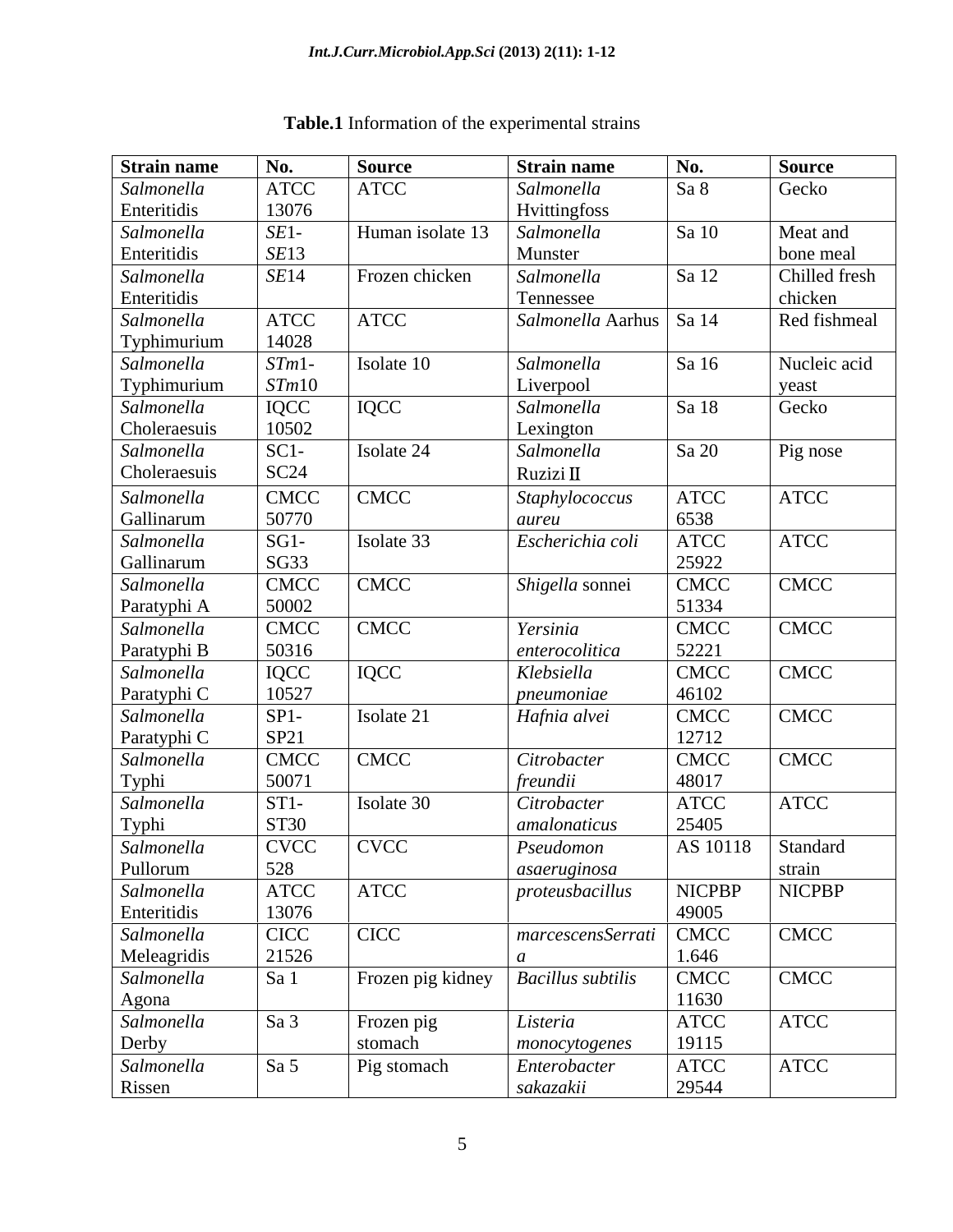| Salmonella  | Sa 7         | Feed            | Shigella Boydit                  | <b>CMCC</b>   | <b>CMCC</b>   |
|-------------|--------------|-----------------|----------------------------------|---------------|---------------|
| Anatum      |              |                 |                                  | 51582         |               |
| Salmonella  | $\vert$ Sa 9 | Mako shark      | Shigella                         | <b>NICPBP</b> | <b>NICPBP</b> |
| Lexington   |              | cartilage       | dysenteriae                      | 51252         |               |
| Salmonella  | Sa 11        | Frozen squid    | Yersinia                         | <b>CMCC</b>   | <b>CMCC</b>   |
| Uppsala     |              |                 | $\mid$ Pseudotuberculosi   53510 |               |               |
|             |              |                 |                                  |               |               |
| Salmonella  | Sa 13        | Bovine meat and | <b>VibrioParahemoly</b>          | ATCC          | <b>ATCC</b>   |
| Montevideo  |              | bone meal       | ticus                            | 33847         |               |
| Salmonella  | Sa 15        | Chicken         | <b>Bacillus cereus</b>           | <b>CMCC</b>   | CMCC          |
| Blegdam     |              |                 |                                  | 11626         |               |
| Salmonella  | Sa 17        | Frozen turkey   | Pseudomon                        | AS10120       | Standard      |
| Istanbul    |              | wing            | asaeruginosa                     |               | strain        |
| Salmonella  | Sa 19        | Gecko           | proteusbacillus                  | HB7131        | Standard      |
| Tornow      |              |                 |                                  |               | strain        |
| Salmonella  | <b>CMCC</b>  | <b>CMCC</b>     | Pseudomon                        | AS10124       | Standard      |
| Dublin      | 50042        |                 | asaeruginosa                     |               | strain        |
| Salmonella  | Sa 2         | Meat and bone   | Salmonella                       | <b>CMCC</b>   | <b>CMCC</b>   |
| Lomita      |              | meal            | arizonae                         | 50214         |               |
| Salmonella  | $\vert$ Sa 4 | Meat and bone   | Salmonella                       | <b>ATCC</b>   | <b>ATCC</b>   |
| Orion       |              | meal            | bongori                          | 43975         |               |
| Salmonella  | Sa 6         | Fishmeal        |                                  |               |               |
| Senftenberg |              |                 |                                  |               |               |

**Note:** ATCC, American Type Culture Collection; CMCC, Chinese National Center for Medical Culture Collections; IQCC, Chinese Academy of Inspection and Quarantine; CVCC, China Veterinary Culture Collection Center; CICC, China Center of Industrial Culture Collection; and NICPBP: National Institute for the Control of Pharmaceutical and Biological Products.

Even a purified monoclonal antibody *et al.,* 2011; Deng *et al.,* 2009; Doran *et*  against SEFl4 pilus antigen also cross-*a1*., 1993; Guo *et al.,* 2000; Kwang *et al.,* reacts with *S.* Dublin in the latex 1996; Rahn *et al.,* 1992; Thomson *et al.,* agglutination test (Rajashekara *et a1*., 1999). Therefore, such cross-reactivity in Wang *et al.,* 2011). However, these the serum-based diagnostic methods methods can only detect the virulence results in certain percentage of false- genes of *S. enterica*. but cannot determine positive and other issues. With the the serotypes. Although the Bax system development of molecular biology developed by DuPont company uses techniques, there are reports of using genes *inv*A, 16s rRNA, *Spv*C, *inv*B, *fim*A, *enterica* to the genus level with high *agf*A, SEFl4, *sef*A, sdf, *ssa*Q, *fim*Y as specificity, it still cannot distinguish respective targets to detect the *S. enterica* spp. with conventional or fluorescent real-<br>designed primers against time PCR (Chiu and Jonathan 1996; Dan

2008; Turcotte and Woodward 1993; fluorescent PCR technique to detect the *S.*  among serovars. de Freitas *et al.*, (2010)<br>designed primers against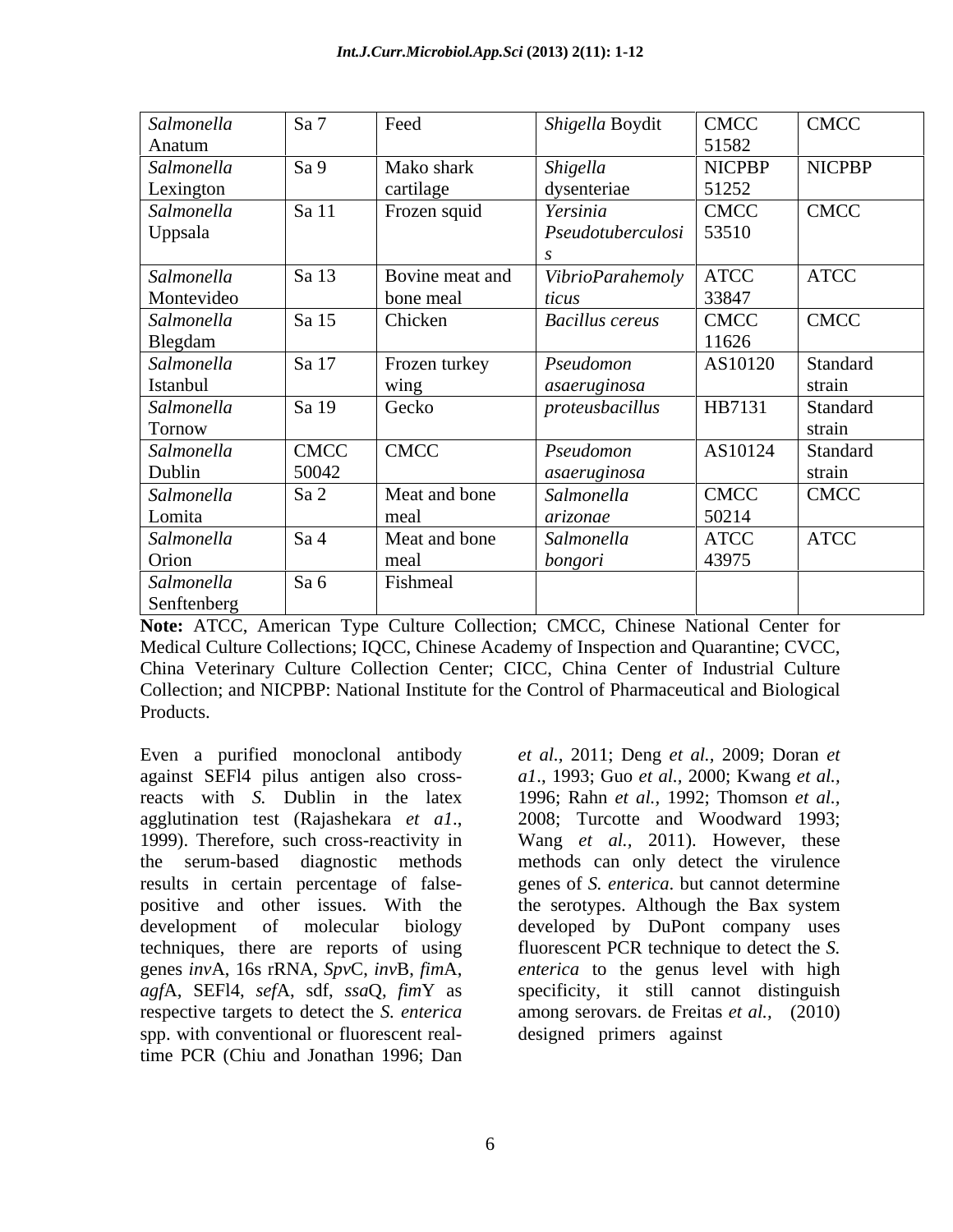| <b>Bacterial</b>                                                                 | Primer sequences (5'-3')                                                                                                  | <b>Product size</b> | <b>GenBank No.</b> |
|----------------------------------------------------------------------------------|---------------------------------------------------------------------------------------------------------------------------|---------------------|--------------------|
| type                                                                             |                                                                                                                           | (bp)                |                    |
| Salmonella<br>enterica<br>(Spp)                                                  | SppF: TCACCGAAAGACCAACAGAAG<br>SppR: GAACTCGCTGAAATGAGCAG<br>SppP: FAM-<br>TGGCAGGAGAAGTACCCACAGG-TAMRA                   | 123                 | U43344.1           |
| Salmonella<br>Enteritidis<br>(SE)                                                | SEF: CTCATTCTGACCTCTAAGCCG<br>SER: CTGGTACTTACGATGACAACTTC<br>SEP: FAM-<br>CTGGCGAATGGTGAGCAGACAAC-TAMRA                  | 141                 | AF370707.1         |
| Salmonella<br>$\left\lceil \frac{\text{Typhimurium}}{\text{(STm)}} \right\rceil$ | STmF: ATTTCTGGATATGGTACTGAGGC<br>STmR: AAATGAGTTGCTTTACGCTGC<br>STmP: FAM-<br>CGGGATTAATGTGCACTCCGGTTGTA-<br><b>TAMRA</b> | 123                 | AERV0100002<br>3.1 |
| Salmonella<br>Paratyphi C<br>(SPC)                                               | SPF: AGTTGAAGCTGAACAGTCGC<br>SPR: TCGCCAACAGAGACTTTGATC<br>SPP: FAM-<br>AGCCTCTATGGAAGTTCCGTCTCCT-<br><b>TAMRA</b>        | 108                 | CP000857           |
| Salmonella<br>Choleraesuis<br>SC                                                 | SCF: GATAGGGCTGGTGTTGAAGAG<br>SCR: GGTGCAGATAACTCCAACAGG<br>SCP: FAM-<br>AGCACGCTGGTTAGGTGGAATAACTC-<br><b>TAMRA</b>      | 98                  | AE017220.1         |
| Salmonella<br>Typhi<br>(ST)                                                      | STF: GTGGCTATGCAGTGAAAATGG<br>STR: CACCAAATTTCACAGCTCCAG<br>STP: FAM-<br>ACAGATGGTACTGGCGTTGCTCAAA-<br><b>TAMRA</b>       | 135                 | NC_016832.1        |
| Salmonella<br>Gallinarum<br>(SG)                                                 | SGF: CGATATAGCTTACTGTGTCCCG<br>SGR: TCATGCACTACCACCATAACG<br>SGP: FAM-<br>ACATCCCTCATATCGGCGCGAAC-TAMRA                   | 145                 | HQ703462           |

**Table.2** The primer and probe sequences of fluorescent real-time PCR.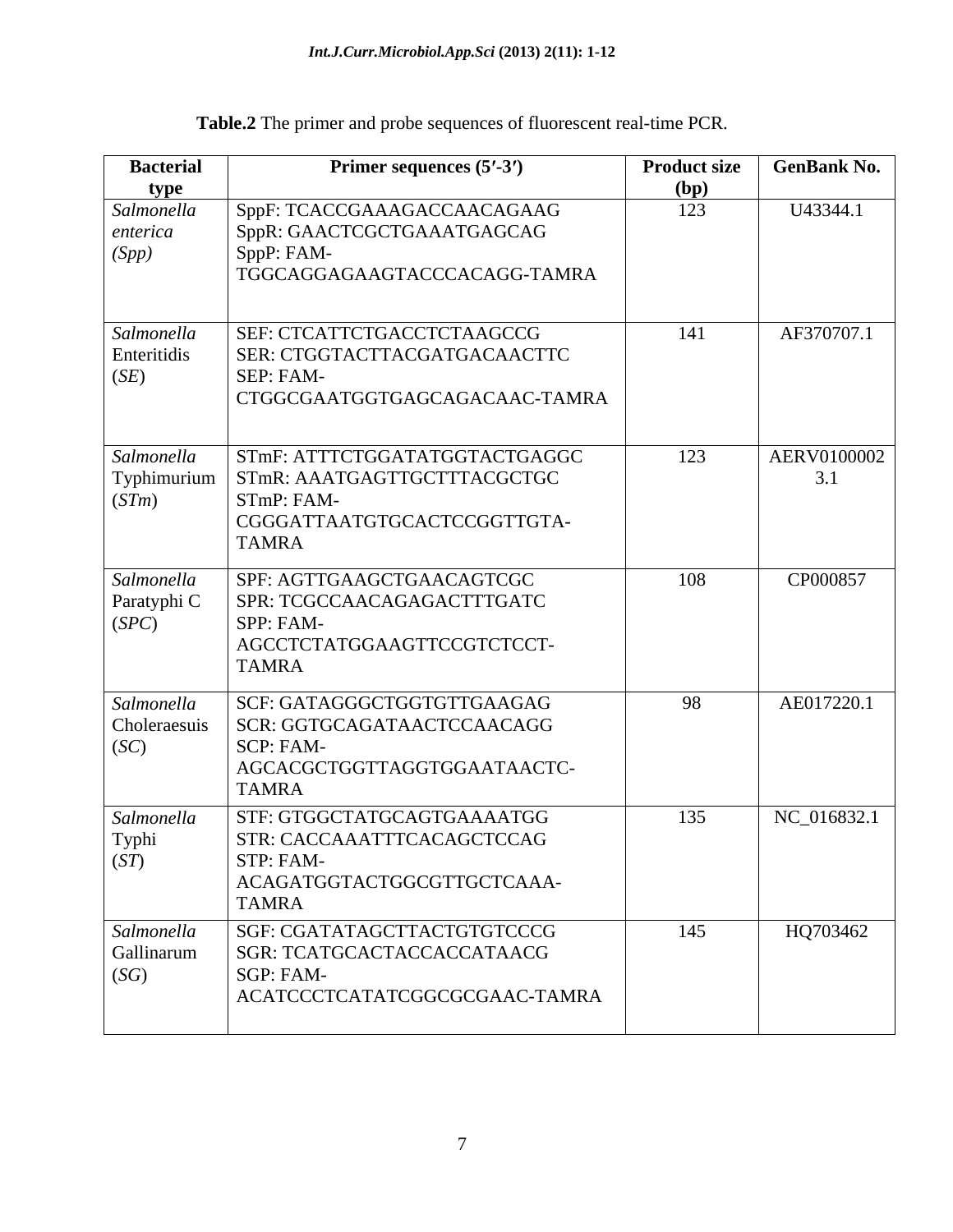| Serovars              | Liner equation $\parallel$ | amplification efficiency |       |
|-----------------------|----------------------------|--------------------------|-------|
| $\Gamma$<br>ັບມ       | $=3.40X+41.45$             | 97.2%                    | 0.997 |
| STm                   | $=.3.05X+36.18$            | 112%                     | 0.997 |
|                       | $y = -3.46X + 35.90$       | 94.5%                    | 0.994 |
| $\overline{SC}$<br>υU | $y = -3.64X + 36.41$       | 88.2%                    | 0.999 |

| m<br>$\overline{\phantom{a}}$<br>D <sub>o</sub><br>fluorescent real-time<br>rable.3<br>ufication efficiency.<br>$\sim$ amplit<br>.<br>י ^י<br>ı ne<br>UN.<br>,,, |  |
|------------------------------------------------------------------------------------------------------------------------------------------------------------------|--|
|------------------------------------------------------------------------------------------------------------------------------------------------------------------|--|

**Note:** The equation presents the linear relationship between bacterial concentration (cfu/mL) and the Ct value, where y is the corresponding Ct value, and x is the logarithm of the initial concentration of the template;  $R^2$  is the correlation coefficient between the Ct value and the concentration of bacteria.

|         |          |                     |                        |          | S/m               |          |            |
|---------|----------|---------------------|------------------------|----------|-------------------|----------|------------|
| Sample  | Bacteria | Bacteria            |                        | Bacteria | Bacteria          |          | GB 4789.4- |
|         | added    | after culture       | $\Box$ Ct value $\Box$ | added    | after culture     | Ct value | 2010       |
|         | (cfu/mL) | (cfu/mL)            |                        | (cfu/mL) | (cfu/mL)          |          |            |
| Chicken |          |                     |                        |          |                   |          |            |
|         |          | $3.0\times10^{6}$   | 13.62                  |          | $3.6\times10^{6}$ | 26.13    |            |
|         | 35       | $3.1\times10^{7}$   | 50 12<br>14.J          |          | $2.9\times10^{7}$ | 13.99    |            |
|         | 348      | $2.9\times10^{8}$   | 10.82                  | 310      | $3.3\times10^{8}$ | 13.78    |            |
| Fish    |          |                     |                        |          |                   |          |            |
|         |          | $3.0\times10^6$     | 24.21                  |          | $3.6\times10^{6}$ | 15.52    |            |
|         | 35       | $3.1 \times 10^{7}$ | 2270<br>44.IO          | $\sim$   | $2.9 \times 10^7$ | 13.04    |            |
|         | 348      | $2.9\times10^{8}$   | 20.70                  | 210      | $3.3\times10^{8}$ | 12.03    |            |

**Table.4** Fluorescent real-time PCR detection of *SE* and *STm* in simulated contaminated samples.

**Table.5** Fluorescent real-time PCR detection of *SC* and *ST* in simulated contaminated samples

| Sample  | Bacteria | Bacteria            |                          | Bacteria               | Bacteria                 |        | GB 4789.4- |
|---------|----------|---------------------|--------------------------|------------------------|--------------------------|--------|------------|
|         | added    | after culture       |                          | added                  | after culture   Ct value |        | 2010       |
|         | (cfu/mL) | (cfu/mL)            | value                    | (cfu/mL)               | (cfu/mL)                 |        |            |
| Chicken |          |                     |                          |                        |                          |        |            |
|         |          | $2.8 \times 10^{6}$ | 32.47                    |                        | $2.2 \times 10^{6}$      | 23.07  |            |
|         | 35       | $2.6 \times 10^{7}$ | 26.21                    | 15                     | $2.7\times10^{7}$        | 22.43  |            |
|         | 370      | $3.6 \times 10^{8}$ | 25.12                    | 220<br>$\angle$        | $2.9\times10^{8}$        | 22.57  |            |
| Fish    |          |                     | $\overline{\phantom{0}}$ |                        |                          | $\sim$ |            |
|         |          | $2.9\times10^{6}$   | 30.02                    |                        | $2.8 \times 10^{6}$      | 22.58  |            |
|         | 35       | $3.5 \times 10^{7}$ | 28.98                    | 15                     | $2.8\times10^{7}$        | 21.08  |            |
|         | 370      | $2.8 \times 10^{8}$ | 26.17                    | 220<br>44 <sub>U</sub> | $3.3\times10^{8}$        | 20.76  |            |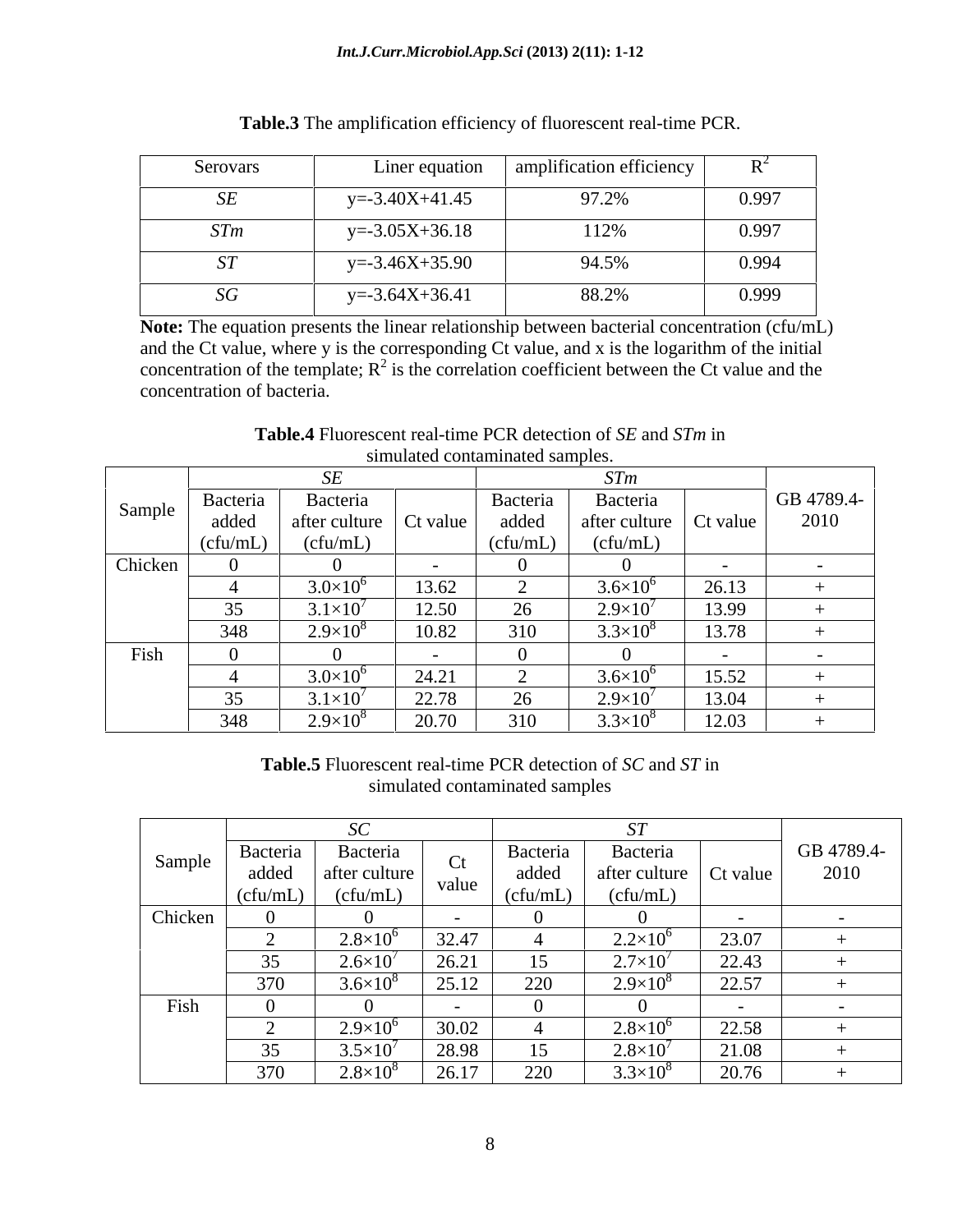|         |                     | SG                  |       |          | SPC               |              |            |
|---------|---------------------|---------------------|-------|----------|-------------------|--------------|------------|
| Sample  | Bacteria            | <b>Bacteria</b>     | Ct    | Bacteria | Bacteria          | $\Gamma$     | GB 4789.4- |
|         | added               | after culture       | value | added    | after culture     | UU.<br>value | 2010       |
|         | $\log_{10}(ctu/mL)$ | (cfu/mL)            |       | (cfu/mL) | (cfu/mL)          |              |            |
| Chicken |                     |                     |       |          |                   |              |            |
|         |                     | $3.0\times10^6$     | 26.24 |          | $3.6\times10$     | 23.80        |            |
|         |                     | $3.2\times10$       | 24.69 | 41       | $2.7\times10^{7}$ | 21.85        |            |
|         | 333                 | $3.4 \times 10^{8}$ | 22.51 | 320      | $3.6\times10$     | 20.88        |            |
| Fish    |                     |                     |       |          |                   |              |            |
|         |                     | $3.1 \times 10^{6}$ | 30.82 |          | $2.9\times10^{6}$ | 23.67        |            |
|         |                     | $2.3\times10^{7}$   | 26.21 | 41       | $3.6\times10$     | 21.30        |            |
|         | 333                 | $4.2\times10^{8}$   | 19.60 | 320      | $2.8\times10$     | 20.83        |            |

## **Table.6** Fluorescent real-time PCR detection of *SG* and *SPC* in simulated contaminated samples

**Figure.1** The results of specific PCR amplification of *S. enterica*.

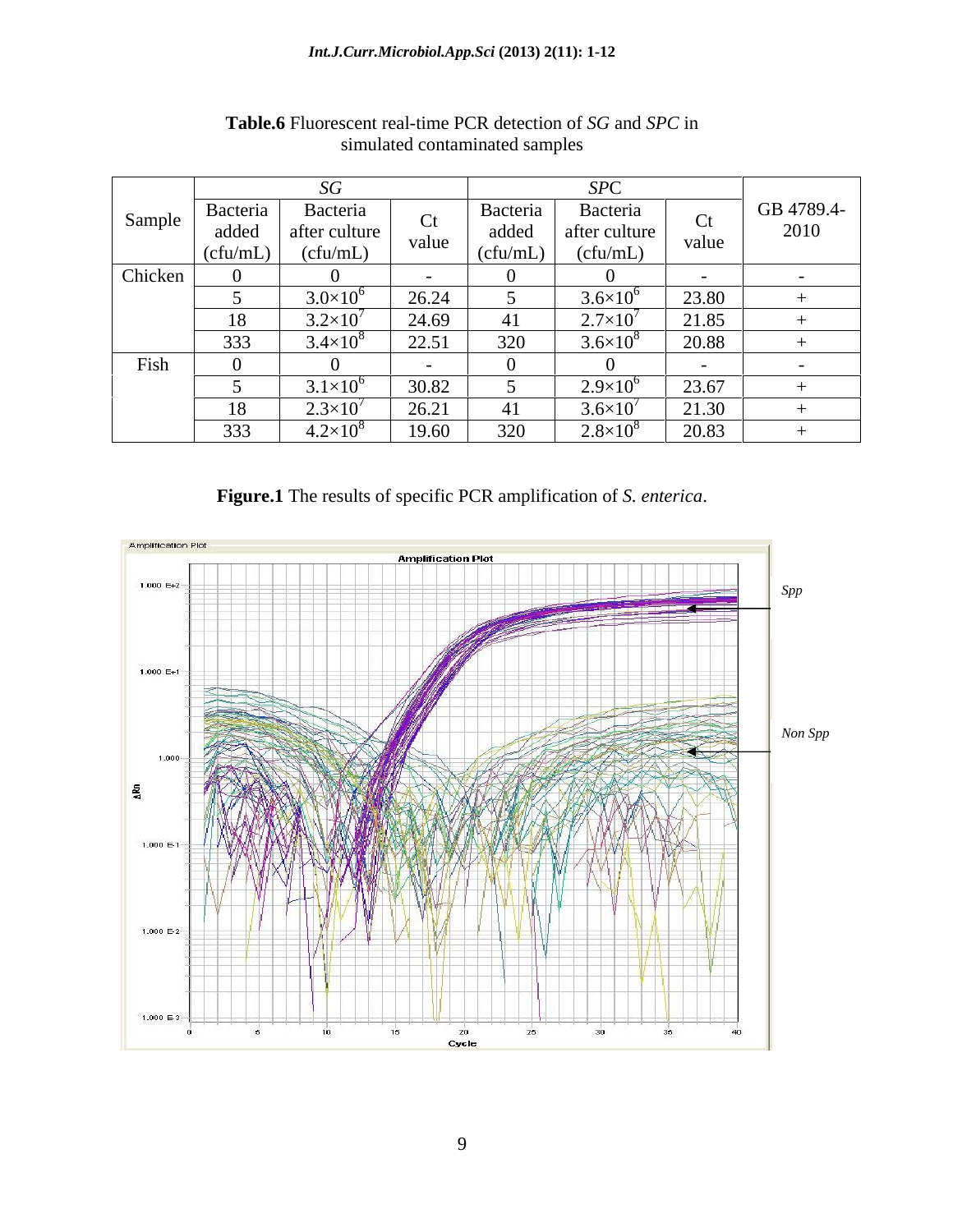

**Figure.2** The results of specific PCR amplification of *SPC*.

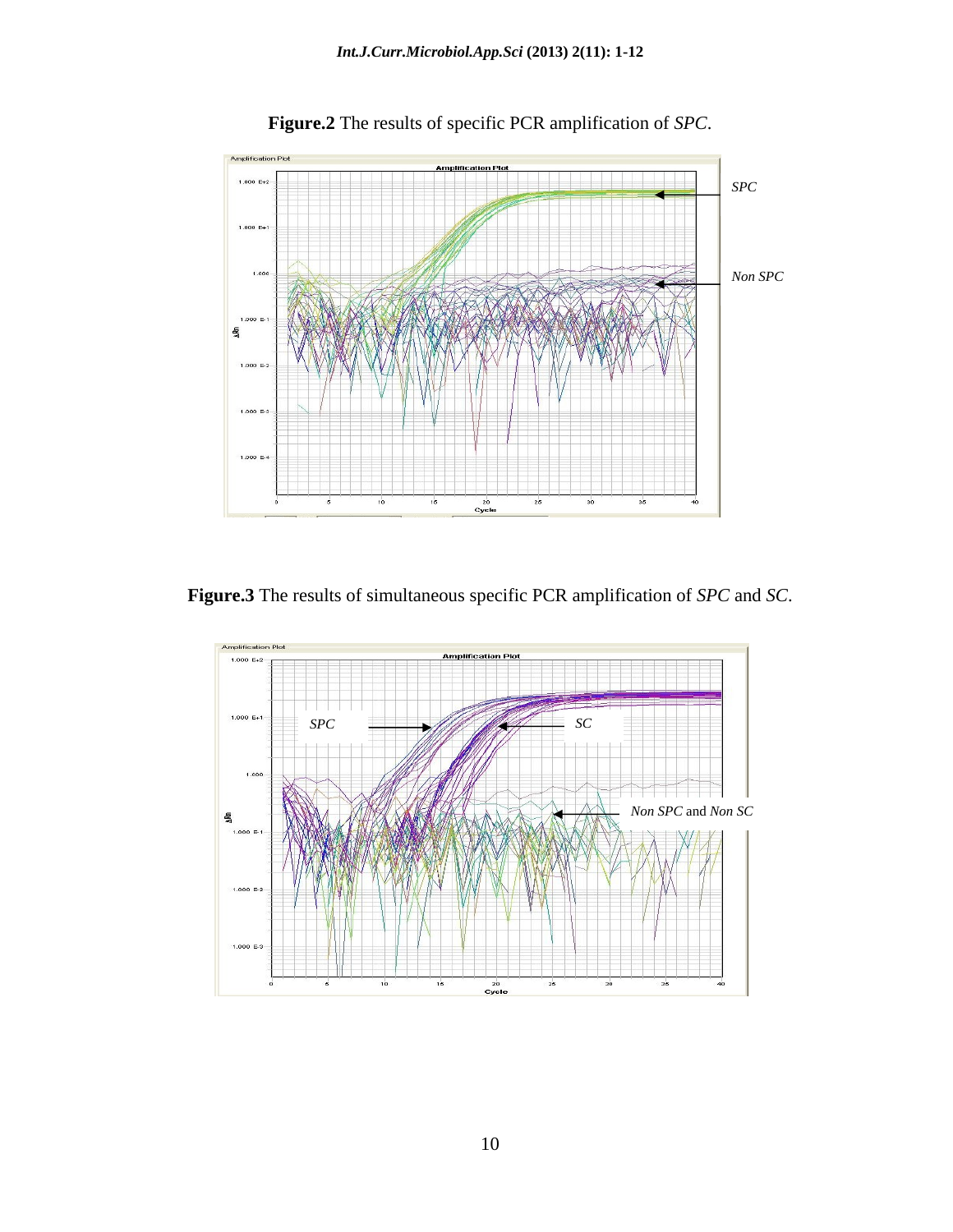*omp*C, *Sdf I*, *ViaB*, and *Spy* genes and established a multiplex PCR method to method has the advantages of short detect *S. enterica*, as well as *SE, ST,* and detection time and easy operation; it can *STm*, which was then used in the detection be used not only to detect the *S. enterica.* of *S. enterica* from chicken. Kim *et al.,* (2006) also designed multiple primers based on the specific sequences of *STm* and *SPC* and established a multiplex PCR method for the detection of *STm* and *SPC;* although their method achieved good detection, it needed gel electrophoresis to determine the results, and thus the Natural Science Foundation of Liaoning operation was complicated. O'Regan *et al.,* Province (20102080) and National Science (2008) designed specific primers and and Technology Support Program probes against *flic*, *sefA*, *sdf*, and *acek* genes and established multiplex fluorescent PCR method for the detection References of *SE, SG, STm, S.* Kentucky *and S.* Dublin*;* however, *sefA* as target gene was unable to accurately distinguish among *SE, SG,* and *S.* Dublin, while *flic* as target sequence failed to differentiate between *STm* and *S.* Kentucky*.* Although Woods *et al.,* (2008) also used conventional and fluorescent PCRs to detect *SC* and *SPC*, identification of Salmonella Serovars in they did not evaluate the amplification Feces by specific detection of virulence efficiency of their fluorescent PCR amplification system.

This study has established a TaqMan probe-based real-time PCR method to investigations of chickens from flocks detect foodborne *S. enterica* and its 6 maturally infected with *Salmonella* serovars *SE, STm, SPC, SC, ST,* and *SG,* enteritidis. Vet Rec. 125:567-572.<br>with good specificity. The results of real-<br>Dan, X., Liu, B., Li, X., Zhang, L., Shi, C., time PCR amplification sensitivity test Zhou, M., and Shi, X. 2011.<br>showed that the Ct values exhibited a good establishment and evaluation showed that the Ct values exhibited a good establishment and evaluation of linear relationship with the concentrations<br>
interval the employment of templets and the employment interval system for Salmonella with added internal of template, and the amplification efficiency of fluorescent PCR was high,  $1127$ with the  $R^2$  values greater than 0.994. The  $\frac{1127}{48}$  Frates C.G. September 2.B. de Silve B.H. detection sensitivity all reached 2-5 cfu/mL of added bacteria. The test with simulated samples verified that the detection results of the real-time PCR Salmonella Enteritidis, Typhi and method established in this study are in Typhimurium and occurrence in poultry agreement with those obtained with the

conventional culture identification. Our be used not only to detect the *S. enterica*. but also to differentiate among the <sup>6</sup> common pathogenic serovars, and thus has good application prospects.

## **Acknowledgement**

This study was supported by the project of and Technology Support Program (2011BAK10B02).

## **References**

- Chen, X.L., Teng, Y., Yang, C., Li, Y., Yang, H.P., and Zhang, Z.Y. 2011. Primary Study On Rapid Detection Of Salmonella With Taqman Real-Time PCR. Modern Preven. Med. 38: 4927-4929.
- Chiu, C.H., and Jonathan, T. 1996. Rapid identification of Salmonella Serovars in Feces by specific detection of virulence genes, invA and spvC, by an enrichment broth culture multiplex PCR combination assay. J.Clin. Microbiol. 34: 2619-2622.
- Cooper, G.L., Nicholas, R.A., and Bracewellc, D. 1989. Serological and bacteriological investigations of chickens from flocks naturally infected with *Salmonella enteritidis*. Vet Rec*.* 125:567-572.
- Dan, X., Liu, B., Li, X., Zhang, L., Shi, C., Zhou, M., and Shi, X. 2011. The establishment and evaluation of fluorescence quantitative PCR detection system for Salmonella with added internal standard. Acta Microbiol Sin*.* 51: 1119- 1127.
- de Freitas, C.G., Santana, A.P., da Silva, P.H., Gonçalves, V.S., Barros Mde, A., Torres, F.A., Murata, L.S., and Perecmanis, S. (2010). PCR multiplex for detection of Salmonella Enteritidis, Typhi and Typhimurium and occurrence in poultry meat. Int. J. Food. Microbiol*.* 139: 15-22.